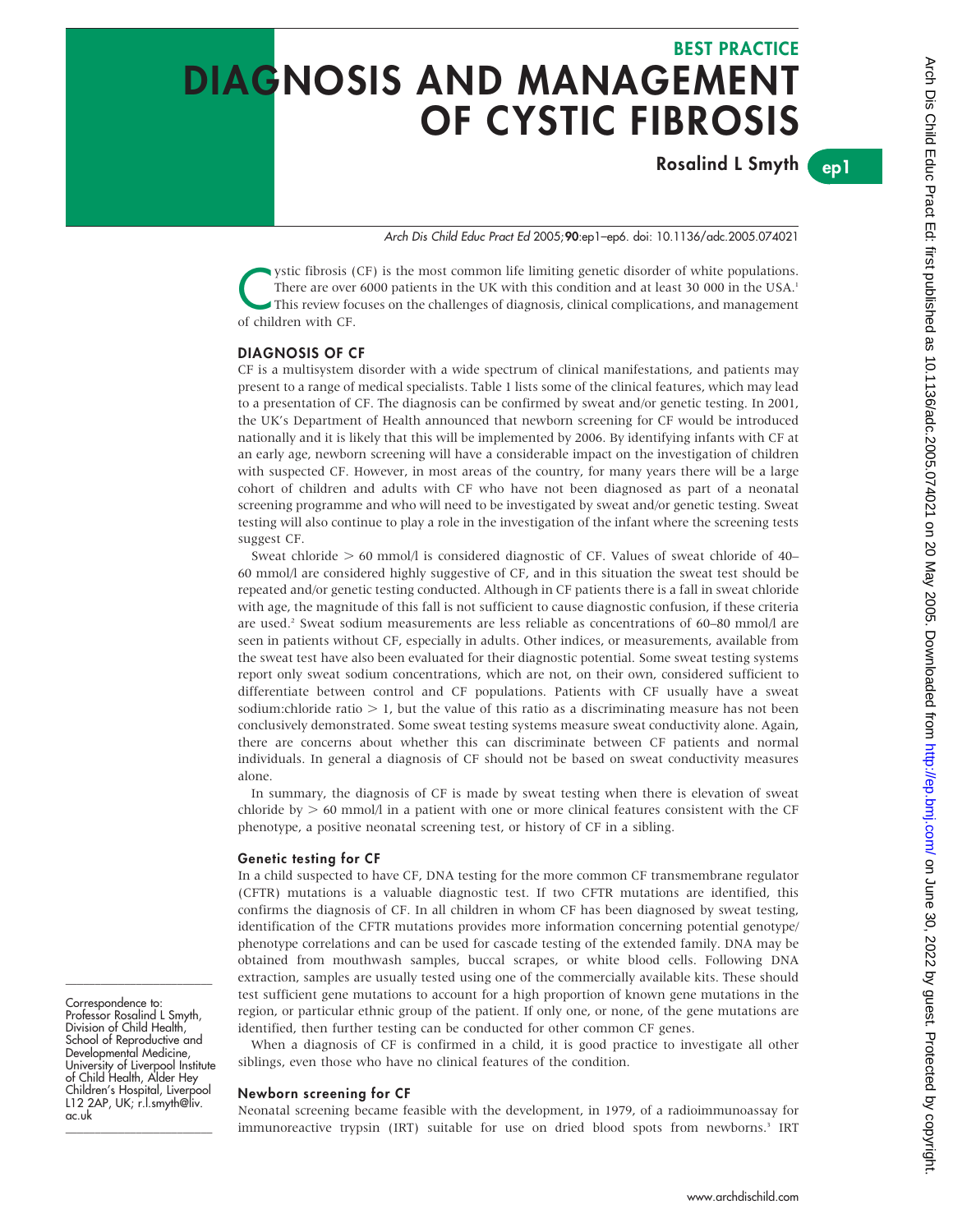### Table 1 Presentation of cystic fibrosis (CF)

 $\blacktriangleright$  Respiratory

ep2

- Chronic or recurrent cough or chest infections
- Purulent sputum or haemoptysis
- "Asthma" with chest infections
- Nasal polyps, chronic sinusitis Gastrointestinal
- - Meconium ileus, meconium plug syndromes
	- **Failure to thrive**
	- Bulky offensive stools
	- Rectal prolapse
	- Hypoproteinaemia, oedema
	- Prolonged neonatal jaundice c Other
- Short stature
	- Pseudo-Bartter's syndrome
	- Male infertility
- Salty taste when kissed
- Sibling with CF
- Heat exhaustion
- Unexplained clubbing

concentrations are raised in the first few weeks of life in babies with CF. However, in the first week of life, when most newborn blood samples are routinely taken, specificity of a single raised IRT is low. Thus two or three stage protocols based on a second IRT test with or without subsequent DNA analyses have been developed to reduce the false positive diagnoses associated with one stage IRT testing.<sup>3</sup>

Despite acceptable test performance, there is still controversy in some countries about whether neonatal screening for CF should be introduced nationally.<sup>4</sup> In 1983 the American Cystic Fibrosis Foundation identified a need for further information on the benefits and risks of early diagnosis and treatment before newborn screening could be recommended.<sup>5</sup> Subsequently, a number of studies have been published from different countries. Dankert-Roelse observed that patients identified by neonatal screening had less pulmonary inflammation and less deterioration of lung function than patients detected on clinical symptoms.<sup>6</sup> Farrell found that neonatal screening provides the opportunity to prevent malnutrition in infants with CF.7 A systematic review8 identified two randomised controlled trials of neonatal screening in CF. A meta-analysis was not possible and the reviewers concluded that there was little evidence of either benefit or harm from neonatal screening.

The proposed screening programme in the UK has decided to employ a protocol based on DNA analysis of an initial raised IRT, with a second IRT on samples when only one CFTR mutation is recognised.<sup>9</sup>

### CLINICAL FEATURES OF CF

CF is a multisystem disorder and clinical progression in an individual patient is unpredictable. With appropriate treatment, the majority of the clinical features, which are evident on presentation, can be corrected or controlled, and most children with CF achieve normal growth with few signs of chest infection and malabsorption.

### Respiratory

The most troublesome symptoms for CF are those related to the chest and around 97% of deaths in CF are due to

pulmonary causes. A persistent cough, often rattly and exacerbated by viral infections, is often the first symptom. Some infants present with a prolonged bronchiolitic type illness and many have recurrent wheezing, suggestive of asthma. In a minority, the wheezing is persistent in the first 1–2 years, gradually improving throughout early childhood. At least 20% of CF children have coexistent atopic asthma. Sputum expectoration is usually only obvious in older children, although some infants and young children vomit sputum that has been swallowed.

Clinical signs in the chest are often absent in children with CF. In infants with wheezing and hyperinflation there may be Harrison's sulci, an increase in the anterior-posterior diameter of the chest wall, and downward displacement of the liver. In older children, persistent hyperinflation leads to a barrel shaped chest and kyphosis. Finger clubbing develops in parallel with the progression of suppurative lung disease. Chest auscultation may be normal even in the presence of extensive respiratory disease but may reveal an increased expiratory phase, inspiratory and expiratory crackles of varying coarseness, and polyphonic wheezing. Central cyanosis is a very late sign of respiratory disease.

Simple allergy to Aspergillus fumigatus is common in CF but up to 10% of patients develop allergic bronchopulmonary aspergillosis (ABPA). This is characterised by increased respiratory symptoms with wheezing, fleeting pulmonary shadows, blood and sputum eosinophilia, raised total IgE concentrations, raised IgE and IgG to A fumigatus, and positive A fumigatus sputum cultures. Treatment of this condition is considered in the following section. Mycetomas and invasive aspergillosis can occur in CF but are rare.

### **Gastrointestinal**

Meconium ileus causes intestinal obstruction in up to 15% of newborn children with CF. The condition may be detected antenatally by the presence of a ''bright bowel'' caused by inspissated meconium. After birth, failure to pass meconium, abdominal distension, and bile stained vomiting are characteristic. Abdominal radiographs reveal distended loops of small bowel and ground glass opacification in the lower abdomen. The majority of cases require surgical intervention.

Distal intestinal obstruction syndrome (DIOS), sometimes referred to as ''meconium ileus equivalent'', has a similar pathophysiology to meconium ileus and occurs in older children and adults. Typically, a faecal mass can be palpated in the right iliac fossa. Occasionally a DIOS mass may form the apex of an intussusception.

Malabsorption caused by pancreatic insufficiency occurs in around 85% of children with CF. At presentation, affected infants often have a voracious appetite but are slow to gain weight. Failure to thrive is accompanied by steatorrhoea, manifest by the frequent passage of large, greasy, and offensive stools. Distension of the abdomen is a common feature in infants and children who present with CF. A voracious appetite may compensate sufficiently for malabsorption to enable reasonable weight gain in early childhood and diagnosis may be delayed in these children. Recurrent rectal prolapse occurs in up to 10% of undiagnosed children with CF and may be the sole presenting feature. Inadequate absorption of fat soluble vitamins has occasionally caused symptoms, including bleeding disorders resulting from vitamin K deficiency, benign intracranial hypertension caused by vitamin A deficiency, and haemolytic anaemia or neurological symptoms caused by vitamin E deficiency.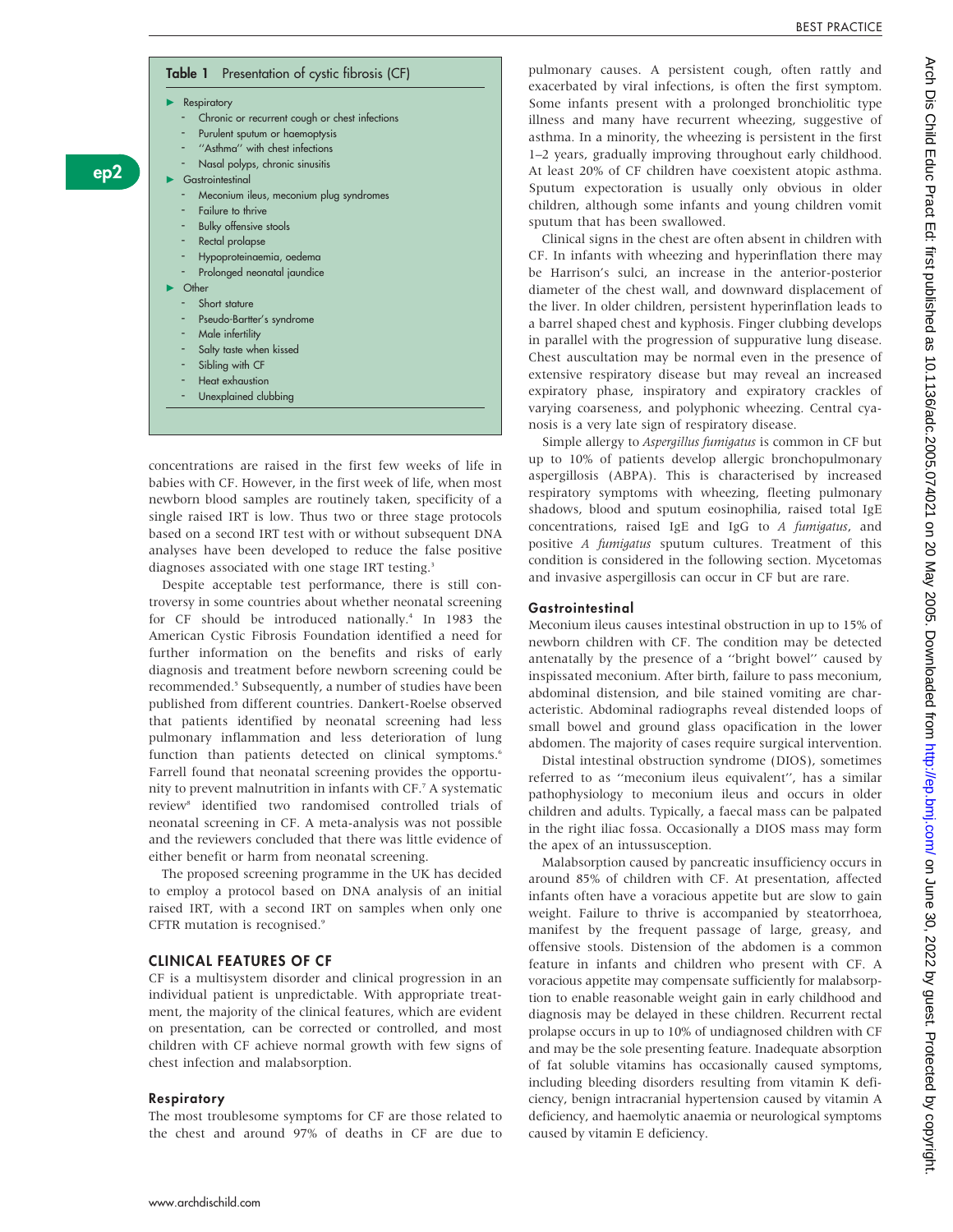Salt deficiency is common at diagnosis and can result in severe hypochloraemic metabolic alkalosis. Undiagnosed CF infants with loose stools and poor weight gain are sometimes treated by substitution of cow's milk with a soya milk based formula. Such children are at risk of developing hypoproteinaemic oedema, anaemia, and essential fatty acid deficiencies.

### Liver disease

A spectrum of liver abnormalities may occur in CF. A few patients with CF have prolonged neonatal jaundice. Hepatomegaly secondary to fatty infiltration is well recognised in malnourished patients but can occur in those who are thriving. Gallstones occur more frequently in people with CF than in the normal population. They are generally asymptomatic and are often an incidental finding on routine ultrasound. Progressive liver involvement, with liver cirrhosis and portal hypertension, occurs in a minority. A recent epidemiological study reported that the clinical presentation of CF related liver disease is relatively uncommon in young children; there is a peak in adolescence (with as many as 20% of adolescents developing chronic liver disease) and a fall in prevalence over the age of 20 years.10

Children with advanced liver disease may develop associated complications including acute variceal haemorrhage, and haematemesis. Haematemesis may be the first presentation of liver disease and may be confused with haemoptysis. It may also cause aspiration and respiratory deterioration.

### Diabetes mellitus

Endocrine pancreatic insufficiency occurs with increasing frequency after the age of 10 years. Blood glucose, urinalysis, and glycosylated haemoglobin measurements do not reliably identify diabetes compared with glucose tolerance tests.<sup>11</sup> Ketoacidosis is rare. Most CF diabetics benefit from insulin treatment but should not change to a diabetic diet.

### Miscellaneous

Transient non-specific arthritis occurs in some CF patients and most commonly affects the knee and ankle joints. The condition is possibly related to high concentrations of circulating immune complexes. It should be distinguished from hypertrophic pulmonary osteoarthropathy and other causes of arthritis. Oral fluoroquinolones cause joint pains in some patients. There is an increased incidence of gastrointestinal malignancies among CF patients.

### TREATMENT OF CF

In this section evidence concerning treatments has primarily been obtained from The Cochrane Library as either systematic reviews of randomised controlled trials or randomised controlled trials. It should be stressed at the outset that the clinical management of CF involves a multidisciplinary team including medical, nursing, physiotherapy, dietetic, psychology, and social work staff.

### Respiratory

Management of the chest in CF is aimed at the prevention of bacterial infection and colonisation together with prompt treatment of acute exacerbations using antibiotic. Airway clearance using physiotherapy is one of the main features of regular treatment of patients with CF.

One strategy for prevention of infection with Staphylococcus aureus is to use continuous oral anti-staphylococcal treatment from the time of diagnosis. A Cochrane systematic review, which included four randomised controlled trials of a total of 401 children with CF, aged from 0–7 years, found a reduced prevalence of S aureus in the respiratory secretions in children receiving this regimen.<sup>12</sup> There was no significant difference in the number of isolates of Pseudomonas aeruginosa between groups, though there was a trend towards a lower cumulative isolation rate of P aeruginosa in the prophylaxis group at 2 and 3 years and a trend towards a higher rate from 4–6 years.

Chronic colonisation with P aeruginosa occurs in up to 80% of adults with CF.13 Concern about the association between colonisation with P aeruginosa and worsening respiratory function has led to strategies to eradicate P aeruginosa when it is first identified. In a small randomised controlled trial Valerius et  $al<sup>14</sup>$  showed that chronic colonisation can be prevented by treatment with a combination of oral and nebulised anti-pseudomonal antibiotics. As there are only limited oral anti-pseudomonal antibiotics available, and development of resistant organisms is an important problem, oral therapy is not an appropriate option for long term antipseudomonal prophylaxis. An alternative, which has been developed over the last 20 years, is the use of antipseudomonal antibiotics delivered in a nebulised form. A systematic review of nebulised anti-pseudomonal antibiotics for CF included 11 trials and a total of 873 participants.<sup>15</sup> The review suggested that this treatment was associated with an improvement in lung function. There was most information about treatment with tobramycin, which is the most commonly used nebulised anti-pseudomonal antibiotic in North America, but in Europe colistin is most frequently used.

Cross infection between CF patients of pathogenic organisms is now widely reported. It was first demonstrated between CF patients colonised with Burkholderia cepacia.<sup>16</sup> This was reported to be associated with more rapid deterioration in lung function and some patients experienced an acute severe deterioration and death. Because of this evidence, it is generally accepted within CF clinics and wards that B cepacia post-patients should be segregated from *B cepacia* negative patients. However, recently it has been shown that a more virulent epidemic form of B cepacia can be spread within a B cepacia cohort of CF patients and that this has also been associated with deaths. This has led to the recognition that policies to ''cohort'' patients may not be adequate and complete segregation of CF patients harbouring harmful transmissible organisms is the safest practice.17

In 1996 Cheng et  $al^{18}$  reported a series of children from one CF centre in whom colonisation by the same  $\beta$  lactam resistant stain of P aeruginosa occurred in over 70% of those colonised with P aeruginosa. This evidence has led to strategies of segregating patients colonised with P aeruginosa from those not colonised, both as inpatients and in outpatient clinics. B cepacia and P aeruginosa are generally only harmful to other CF patients. However, organisms such as methicillin resistant Staphylococcus aureus (MRSA) may colonise the airways of CF patients and if transmitted represent a risk, not only to CF patients, but to other groups of patients. Individuals with CF who are colonised with such organisms should be strictly isolated when admitted to hospital or seen in the outpatient clinic.

Respiratory exacerbations are treated with oral or intravenous antibiotics, usually for 10–14 days. The choice of these antibiotics is usually based on recent organisms grown

# ep3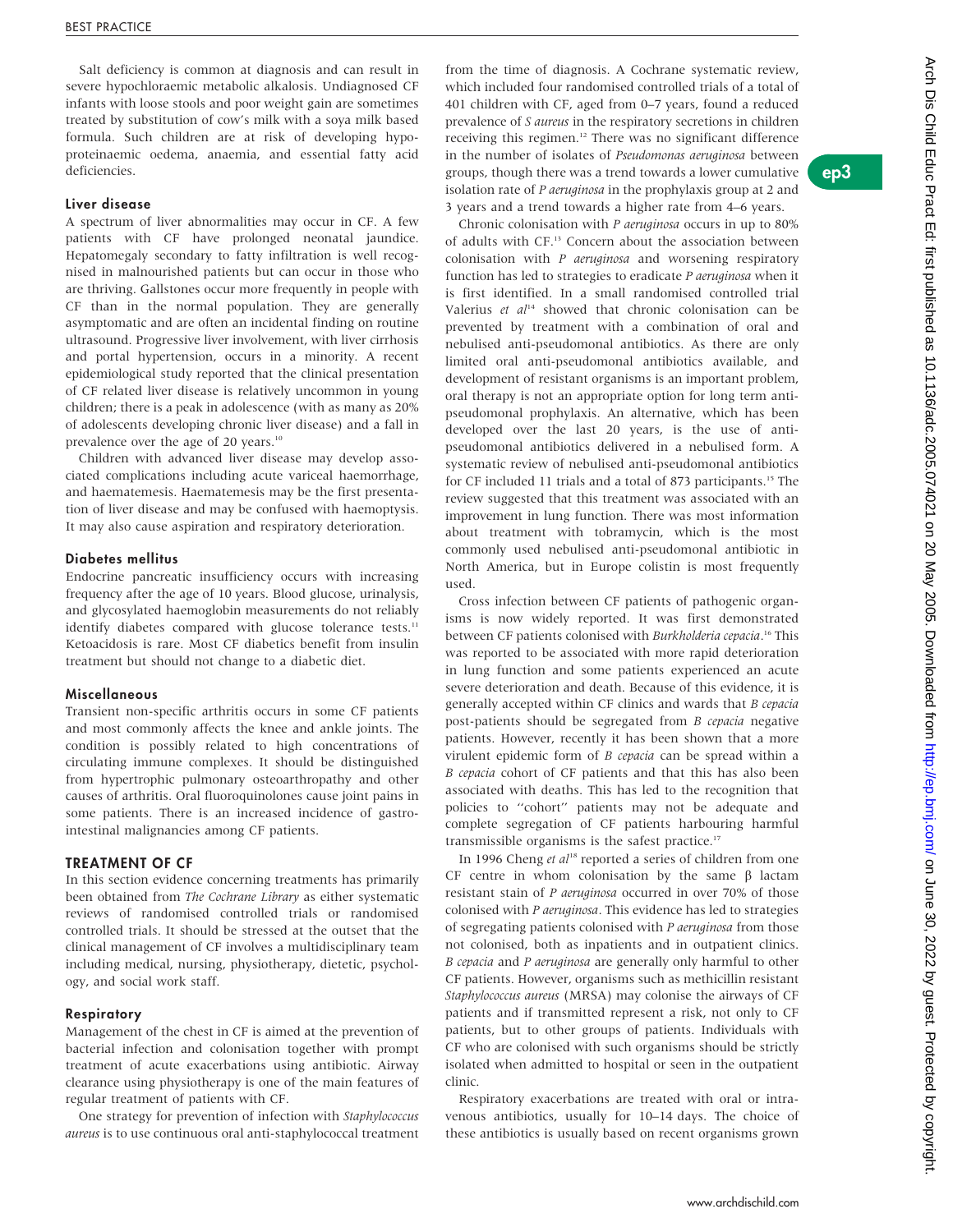from the sputum and their sensitivities to antibiotics. There is some controversy about intravenous treatment regimens. For patients colonised with P aeruginosa, a broad spectrum  $\beta$  lactam antibiotic, such as an anti-pseudomonal cephalosporin, in combination with an aminoglycoside has been used in a number of centres. It has been suggested that intravenous aminoglycoside treatment, given as a single daily dose, may be as effective with fewer toxic effects than the conventional three times daily dosing, and one large clinical trial, recently completed, suggests that this is the case.<sup>19</sup>

Corticosteroids in high doses are the main treatment for APBA because they are thought to treat the inflammatory and allergic aspects of the condition. An alternative strategy to treating APBA is to reduce or clear the lung of A fumigatus by antifungal treatment. This has been shown to be of some benefit in patients with asthma, but a recent systematic review in CF patients failed to identify any randomised controlled trials in this group.<sup>20</sup>

### Physiotherapy

A number of different physiotherapy techniques are used.<sup>21</sup> These include postural drainage, percussion and vibration techniques, huffing and directed coughing. The active cycle of breathing technique includes relaxation and breathing control, forced expectoration technique, thoracic expansion exercises, and may also include postural drainage or chest clapping. Devices are used in some physiotherapy regimens and include positive expiratory mask therapy or high pressure positive expiratory masks and oscillating devices such as the flutter/cornet or the oscillator vest. A metaanalysis of chest physiotherapy in CF using sputum weight and pulmonary function as primary outcomes suggested that standard physiotherapy produces greater sputum expectoration than no physiotherapy and that, in addition, exercise was associated with improved lung function results.<sup>22</sup> There was no difference demonstrated between the modes of physiotherapy used in the treatment of CF.

### Anti-inflammatory treatment

Because persistent inflammation is implicated in the pathophysiology of CF, for many years now strategies for reducing airway inflammation in CF have been investigated. The most powerful anti-inflammatory agents are corticosteroids and a number of trials of long term oral corticosteroid treatment have been conducted in CF; these have been assessed in a systematic review.<sup>23</sup> This review showed that oral steroids at a dose equivalent to 1 mg/kg of prednisolone on alternate days were associated with a slowing in the progression of lung disease in CF. This benefit, mainly determined by a change in spirometric lung function, needs to be balanced against the adverse effects observed. Linear growth retardation was seen as early as six months from the start of treatment in the higher dose (2 mg/kg) group and from two years of treatment in the 1 mg/kg alternate day treatment group. Other adverse effects including abnormalities in blood glucose and cataracts resulted in early termination of one of the randomised controlled trials. A long term follow up study at 10 years showed that catch-up growth started two years after treatment with oral steroids was stopped. However, alternate day treatment with oral steroids may have resulted in growth impairment up to adulthood in boys but not in girls.

Because of these long term adverse effects of oral steroids, other strategies for delivering anti-inflammatory treatment have been explored. A systematic review, of inhaled corticosteroids in  $CF<sub>1</sub><sup>24</sup>$  which included 10 trials, found that current evidence from randomised controlled trials was insufficient to establish whether this treatment was beneficial or harmful. The review recommended further trials to determine whether this treatment was effective and there is currently a trial of withdrawal of inhaled steroid treatment in progress in the UK. A systematic review of non-steroidal antiinflammatory treatment<sup>25</sup> provided preliminary evidence that these drugs may prevent pulmonary deterioration in patients with mild lung disease caused by CF.

There is some evidence that macrolide antibiotics, while not having direct anti-pseudomonal actions, may be beneficial in CF because of indirect effects, including antiinflammatory effects. A systematic review, which included four trials, found clear evidence of a small but significant improvement in respiratory function following treatment with azithromycin. The largest study employed a three times a week dose and, in that study, treatment with azithromycin was associated with a significant increase in mild (mainly gastrointestinal) adverse events.<sup>26</sup>

### **Mucolytics**

A number of different treatments have been used to reduce the viscosity of CF sputum and therefore aid its clearance. Most recently the two treatments that have been studied in clinical trials are recombinant human deoxyribonuclease (DNase) and hypertonic saline. In 1990 a recombinant human DNase was produced; this has been commercially available since 1992. This treatment was studied in a very large (over 900 participants) clinical trial in people with CF.<sup>27</sup> The results produced were exciting because it was the first treatment shown clearly to produce  $a > 5\%$  improvement in lung function in CF. However, follow up was for only six months, did not include children under 5 years of age, and excluded patients with severe lung disease. A systematic review of 12 randomised controlled trials representing a total of 2294 participants showed that lung function improved in the treated groups, with significant differences at one month, three months, six months, and two years. The only significant adverse effect was hoarseness.28

Nebulised hypertonic saline has been proposed to improve sputum clearance. A systematic review of nine randomised controlled trials<sup>29</sup> showed that nebulised hypertonic saline improves mucociliary clearance immediately after administration. However, the maximum time for which dates were recorded in these trials was only three weeks. This was therefore insufficient for this treatment to be recommended in CF patients. A trial comparing nebulised DNase, given daily, with nebulised hypertonic saline and DNase given on alternate days in CF has recently reported.<sup>29</sup> There was no difference between daily and alternate day DNase, but daily DNase showed a significantly greater increase in forced expiratory volume in one second (FEV<sub>1</sub>) over 12 months than hypertonic saline.

### Nutritional support

The main aims of nutritional support in CF are to achieve optimal nutritional status, with normal growth and development throughout childhood. Regular assessment of nutrition, including height and weight measurements by a specialist CF dietician, is recommended. The main strategy is to maximise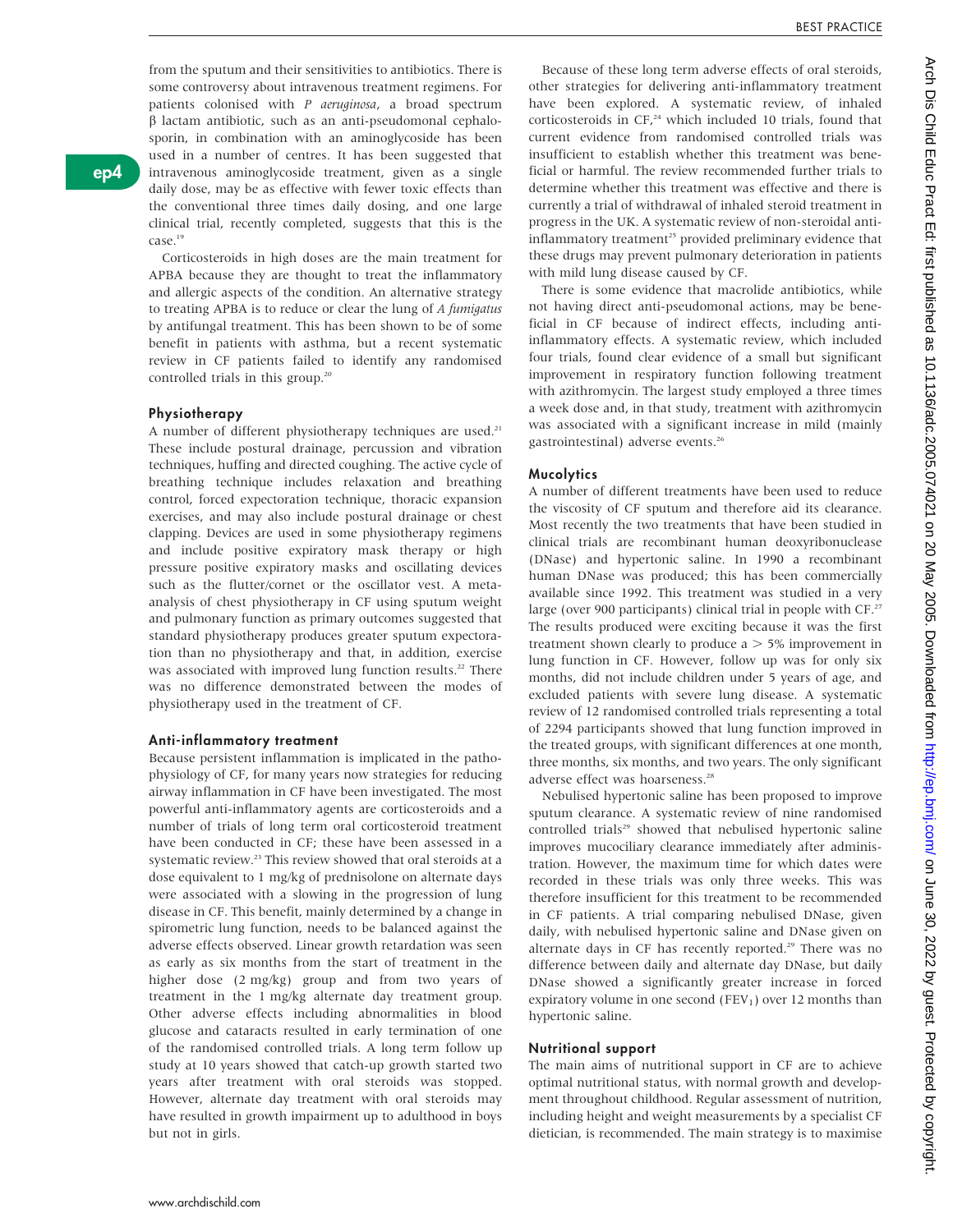energy intake from food and to ensure adequate pancreatic enzyme supplementation. Additional support is needed for the minority of children in whom this approach is not successful. There are no precise rules about when nutritional interventions are considered, but the dietician will consider whether the child is gaining weight and height satisfactorily along the centiles, the pattern of recent weight gain, the body mass index and its centile, and the percentage ideal weight for height. A systematic review has highlighted the lack of evidence for the efficacy of oral calorie supplements in CF.<sup>31</sup> A trial, in CF children, is in progress to evaluate this further. Enteral feeding via nasogastric, orogastric, or gastrostomy tubes are considered for children whose nutritional state is unsatisfactory despite dietary advice and/or nutritional supplements. The feeds are commercially available and the range of products includes elemental, semi-elemental, and whole protein feeds. Evidence for the efficacy of these feeds from randomised controlled trials is lacking.<sup>32</sup>

Fat malabsorption in CF means that fat soluble vitamins A, D, E, and K will be inadequately absorbed. Routine supplementation of vitamins A, D, and E is recommended for all pancreatic insufficient patients with CF. For children over the age of 1 year, the dose recommended for vitamin A is 4000–10 000 IU daily, vitamin D 400 IU daily, and vitamin E 50–100 mg daily. Plasma concentrations should be measured as part of the annual review and the dose of vitamin adjusted appropriately. Pancreatic sufficient patients should also be monitored by measuring their vitamin values annually, but generally supplements are not required and should only be used if low plasma concentrations are detected.

Patients with CF are at an increased risk of developing vitamin K deficiency caused by fat malabsorption, bowel salt deficiency, liver disease, and antibiotic treatment. Prolonged prothrombin times are indicative of severe vitamin K deficiency and supplementation should be used if this is found. Plasma vitamin K concentrations are an unreliable assessment of status. Vitamin K is present in many of the multivitamin preparations but additional supplementation can be given in the presence of prolonged prothrombin time, particularly if there is concomitant liver disease.

### Pancreatic enzyme replacement therapy

More than 90% of adults with CF have exocrine pancreas insufficiency and require enzyme supplements to aid absorption.1 Clinical signs of malabsorption include fatty stools and poor weight gain, but steatorrhoea should be confirmed by direct microscopy for fat globules or by measuring faecal elastase in the stool.

In babies and infants with CF, enteric coated enzyme granules can be administered via a teaspoon at intervals throughout the feed (mixed with a little milk or pureed fruit). Infants and young children require higher doses of pancreatin/kg/body weight than older children and adults. This reflects their higher fat intake (5 g fat/kg/day compared with the average adult intake of 2 g fat/kg/day). Enzymes have often been prescribed on the basis of one dose for meals and a smaller dose for snacks. However, better control may be achieved by titrating the dose against the fat content of the meal. On this basis most patients require 50–100 units of lipase/g dietary fat/kg/day.

#### Treatment of gastrointestinal complications in CF

Mild symptoms of DIOS can be relieved with oral osmotic laxatives, such as lactulose, and adequate hydration. When the abdominal pain is severe and/or accompanied by signs of subacute intestinal obstruction, treatment with gastrografin, N-acetylcysteine, or balanced electrolyte intestinal lavage is necessary.

Drugs to reduce gastric acidity are used frequently in children with CF, usually to help to improve malabsorption, gastro-oesophageal reflux, or epigastric pain. A systematic review has shown limited evidence that these agents provide an improvement in gastrointestinal symptoms and malabsorption.<sup>33</sup>

In the last decade, ursodeoxycholic acid, a naturally occurring hydrophilic bile acid, has been used both for prevention and treatment of liver disease in CF.<sup>34</sup> There has been evidence from clinical trials that improvement in liver transaminases is seen when ursodeoxycholic acid treatment is used. However, the effectiveness of this treatment in preventing or treating liver disease in CF has not been demonstrated and further clinical trials are needed. Many clinics are now using ursodeoxycholic acid in patients who show elevated liver transaminases or abnormalities on ultrasound suggestive of early liver disease.

### REFERENCES

- 1 FitzSimmons S. The changing epidemiology of cystic fibrosis. J Pediatr 1993;122:1–9.
- 2 Kirk J, Keston M, McIntosh I, et al. Variation of sweat sodium and chloride with age in cystic fibrosis and normal populations: further investigations in equivocal cases. Ann Clin Biochem 1992;29:145–52.
- 3 Pollitt R. Screening for cystic fibrosis. Seminars in Neonatology 1998;3:9-15. 4 Wald N, Morris J. Neonatal screening for cystic fibrosis. BMJ
	- 1998;316:404–5.
- 5 Anon. Neonatal screening for cystic fibrosis: position paper. Pediatrics 1983;72:741.
- 6 Dankert-Roelse J, te Meerman G. Long term prognosis of patients with cystic fibrosis in relation to early detection by neonatal screening and treatment in a<br>cystic fibrosis centre. *Thorax* 1995;**50**:712–8.
- 7 Farrell P, Kosorok M, Laxova A, et al. Nutritional benefits of neonatal screening for cystic fibrosis. N Engl J Med 1997;337:963-9.
- 8 Merelle ME, Nagelkerke AF, Lees CM, et al. Newborn screening for cystic fibrosis (Cochrane Review). In: The Cochrane Library, Issue 3. Chichester, UK: John Wiley & Sons, Ltd, 2004.
- 9 Southern KW. Newborn screening for cystic fibrosis: the practical
- implications. *J R Soc Med* 2004;**97**(suppl 44):57–9.<br>10 **Scott-Jupp R**, Lama M, Tanner M. Prevalence of liver disease in cystic fibrosis. Arch Dis Child 1991;66:698-701.
- 11 Lanng S, Hansen A, Thorsteinsson B, et al. Glucose tolerance in patients with cystic fibrosis: five year prospective study. BMJ 1995;311:655-9.
- 12 Smyth A, Walters S. Prophylactic antibiotics for cystic fibrosis. In: The
- Cochrane Library, Issue 3. Chichester, UK: John Wiley & Sons, Ltd, 2004. 13 McCallum S, Corkhill J, Gallagher M, et al. Superinfection with a transmissible strain of Pseudomonas aeruginosa in adults with cystic fibrosis chronically colonised by P aeruginosa. Lancet 2001;358:558–60.
- 14 Valerius N, Koch C, Hoiby N. Prevention of chronic Pseudomonas aeruginosa
- colonisation in cystic fibrosis by early treatment. Lancet 1991;338:725-6. 15 Ryan G, Mukhopadhyay S, Singh M. Nebulised anti-pseudomonal antibiotics for cystic fibrosis (Cochrane Review). In: The Cochrane Library, Issue 3. Chichester, UK: John Wiley & Sons, Ltd, 2004.
- 16 Whiteford M, Wilkinson J, McColl J, et al. Outcome of Burkholderia (Pseudomonas) cepacia colonisation in children with cystic fibrosis following a hospital outbreak. Thorax 1995;59:1194-8.
- 17 Ledson M, Gallagher M, Corkhill J, et al. Cross infection between cystic tibrosis patients colonised with *Burkholderia cepacia. Thorax*<br>1998;**53**:432–6.
- 18 Cheng K, Smyth RL, Govan JRW, et al. Spread of B-lactam resistant Pseudomonas aeruginosa in a cystic fibrosis clinic. Lancet 1996;346:639-42
- 19 Smyth A, Tan KH-V, Hyman-Taylor P, et al. Once versus three-times daily regimens of tobramycin treatment for pulmonary exacerbations of cystic fibrosis—the TOPIC study: a randomised controlled trial. Lancet 2005;365:573–8.
- 20 Elphick HE, Southern KW. Antifungal therapies for allergic bronchopulmonary aspergillosis in people with cystic fibrosis (Cochrane Review). In: The Cochrane Library, Issue 3. Chichester, UK: John Wiley & Sons, Ltd, 2004.
- 21 van de Schans C, Prasad A, Main E. Chest physiotherapy compared to no chest physiotherapy for cystic fibrosis (Cochrane Review). In: *The Cochrane*<br>*Library,* Issue 3. Chichester, UK: John Wiley & Sons, Ltd, 2004.
- 22 Thomas J, Cook DJ, Brooks D. Chest physical therapy management of patients with cystic fibrosis. A meta-analysis. Am J Respir Crit Care Med 1995;151:846–50.

ep5